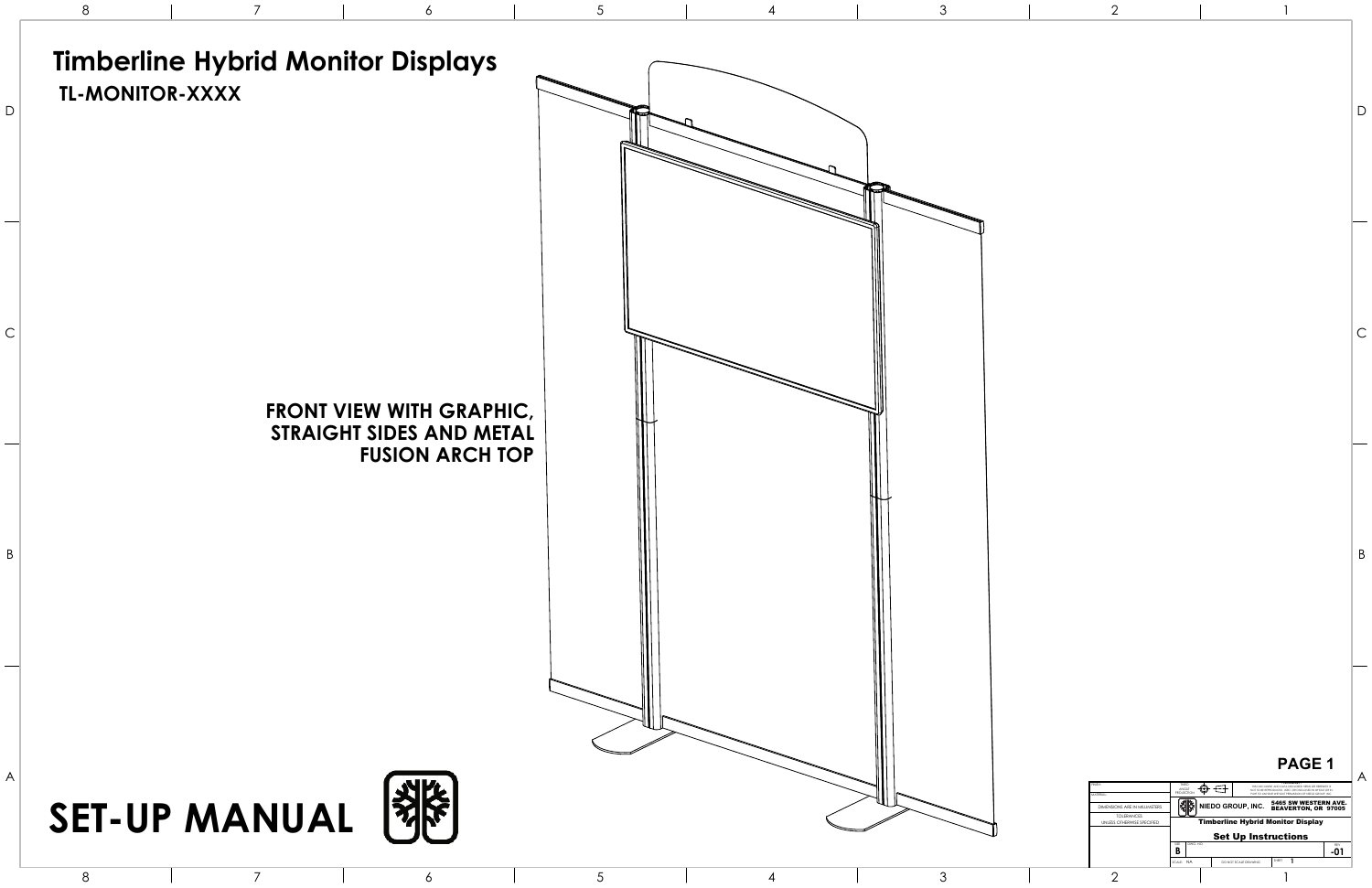

2

1

| <b>FINISH:</b>                             | THRD<br>ANGLE<br><b>PROJECTION</b> | THIS DOCUMENT AND DATA DISCUDSED HERIN OR HEREWITH IS<br>NOT TO BE REPRODUCED. USED. OR DISCLOSED IN WHOLE OR IN |                                                           |                   |  |  |  |
|--------------------------------------------|------------------------------------|------------------------------------------------------------------------------------------------------------------|-----------------------------------------------------------|-------------------|--|--|--|
| MATERIAL:                                  |                                    |                                                                                                                  | PART TO ANYONE WITHOUT PERMISSION OF NEDO GROUP. INC.     |                   |  |  |  |
| DIMENSIONS ARE IN MILLIMETERS.             |                                    | NIEDO GROUP, INC.                                                                                                | <b>5465 SW WESTERN AVE.</b><br><b>BEAVERTON, OR 97005</b> |                   |  |  |  |
| TOI FRANCES<br>UNLESS OTHERWISE SPECIFIED. |                                    | <b>Timberline Hybrid Monitor Displays</b>                                                                        |                                                           |                   |  |  |  |
|                                            |                                    | <b>Setup Instructions</b>                                                                                        |                                                           |                   |  |  |  |
|                                            | DWG NO<br>SIZE<br>B                |                                                                                                                  |                                                           | <b>REV</b><br>-01 |  |  |  |
|                                            | SCALE: NA                          | DO NOT SCALE DRAWING                                                                                             | SHEET                                                     |                   |  |  |  |
|                                            |                                    |                                                                                                                  |                                                           |                   |  |  |  |

# **(1) MOLDED PLASTIC WHEELED CASE**

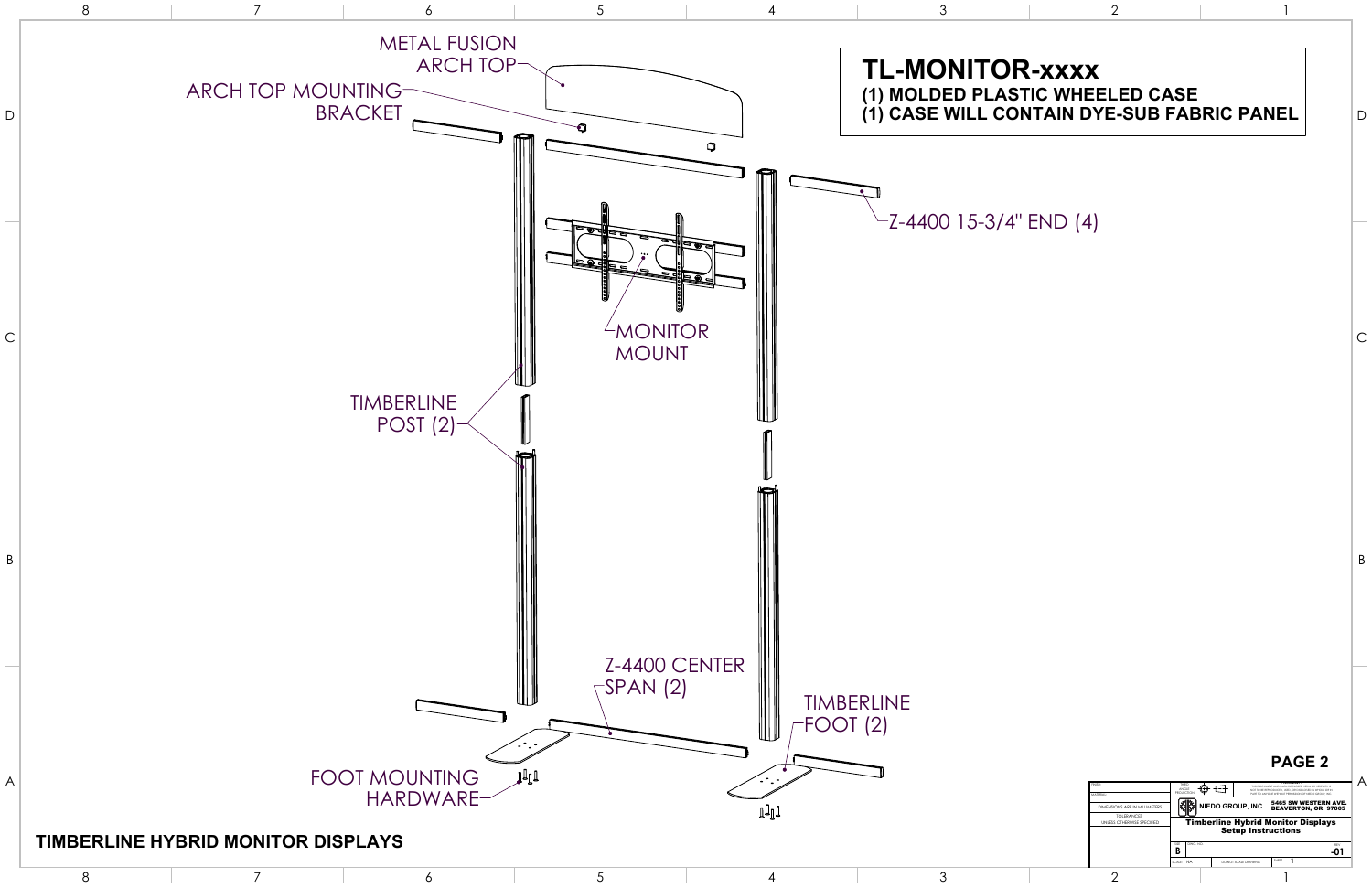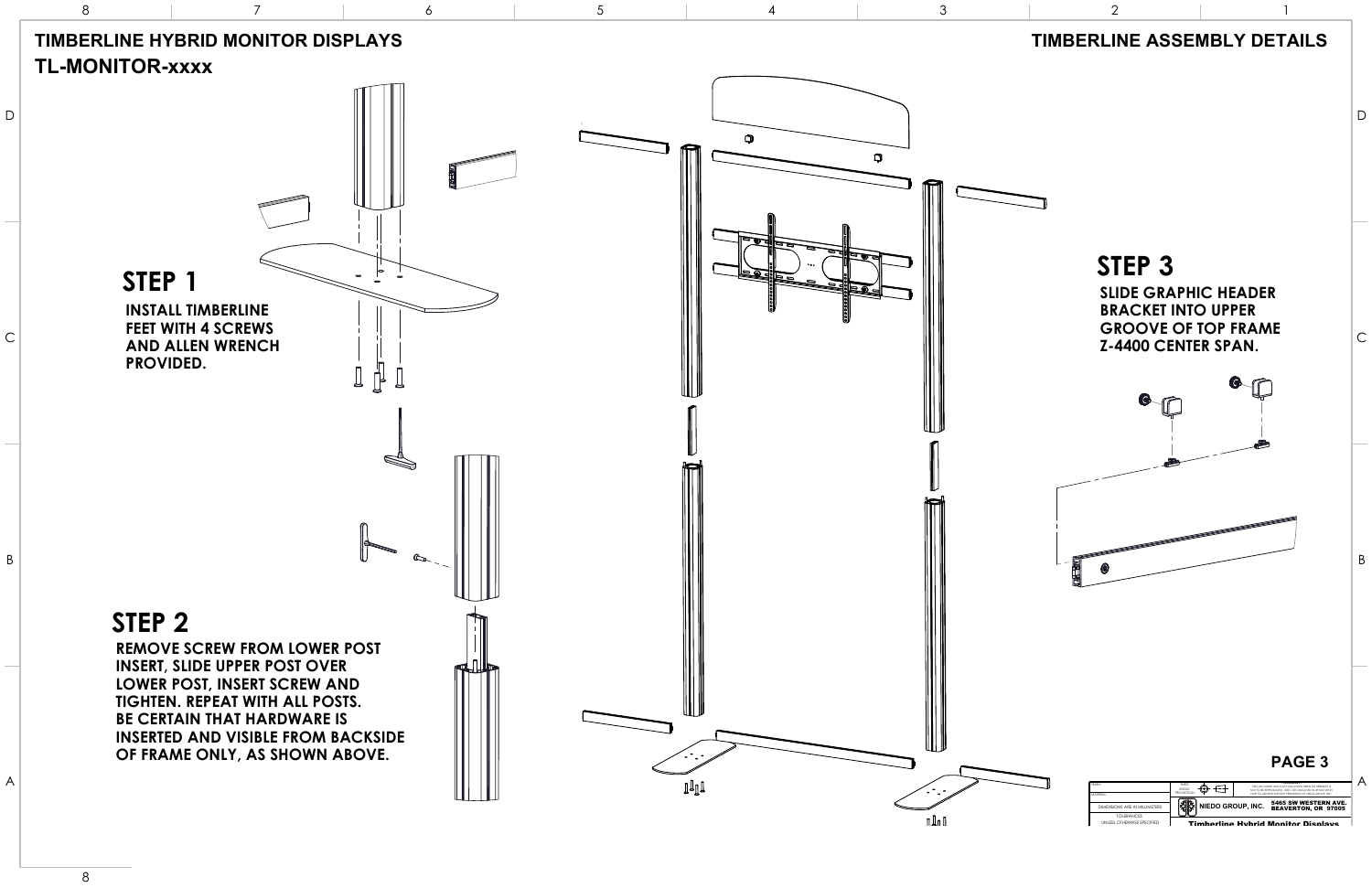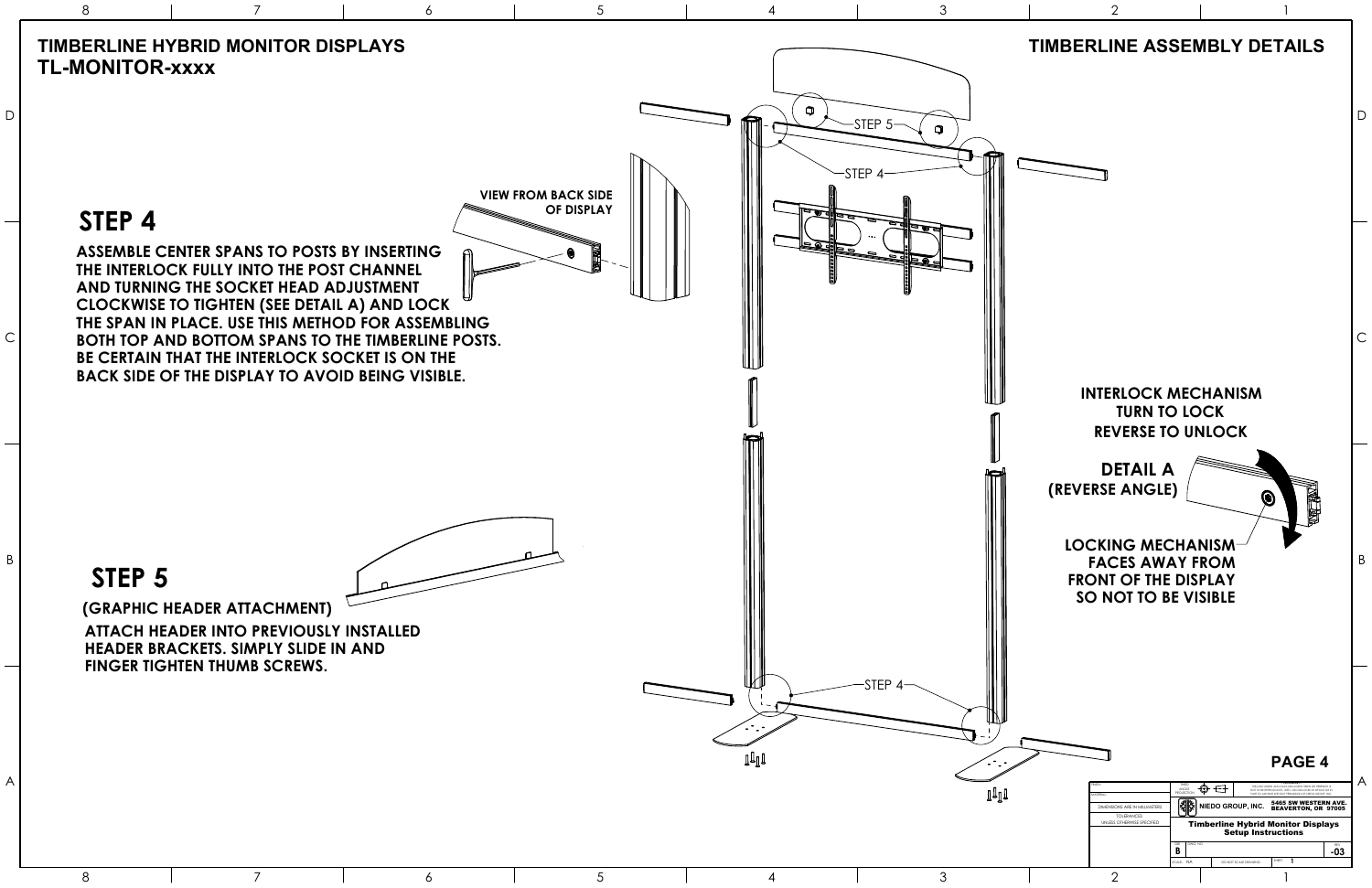**CENTER SPAN THEN CONNECT THE CENTER SPAN TO TIMBERLINE POSTS AT BOTH ENDS AS PER STEP 4 SLIDE GRAPHICS INTO TOP CHANNEL OF BOTTOM**

**CENTER SPAN THEN CONNECT THE CENTER SPAN TO TIMBERLINE POSTS AT BOTH ENDS AS PER STEP 4 SLIDE GRAPHICS INTO BOTTOM CHANNEL OF TOP**



**STEP 6**

**GRAPHIC ATTACHMENT INSTRUCTION IS RELEVANT TO CENTER SPAN AND Z-4400 ENDS (SEE PAGE 2)**

## **TIMBERLINE HYBRID MONITOR DISPLAYS TL-MONITOR-xxxx**



A

B

C

D

8

7

6

5

4

3

2

1

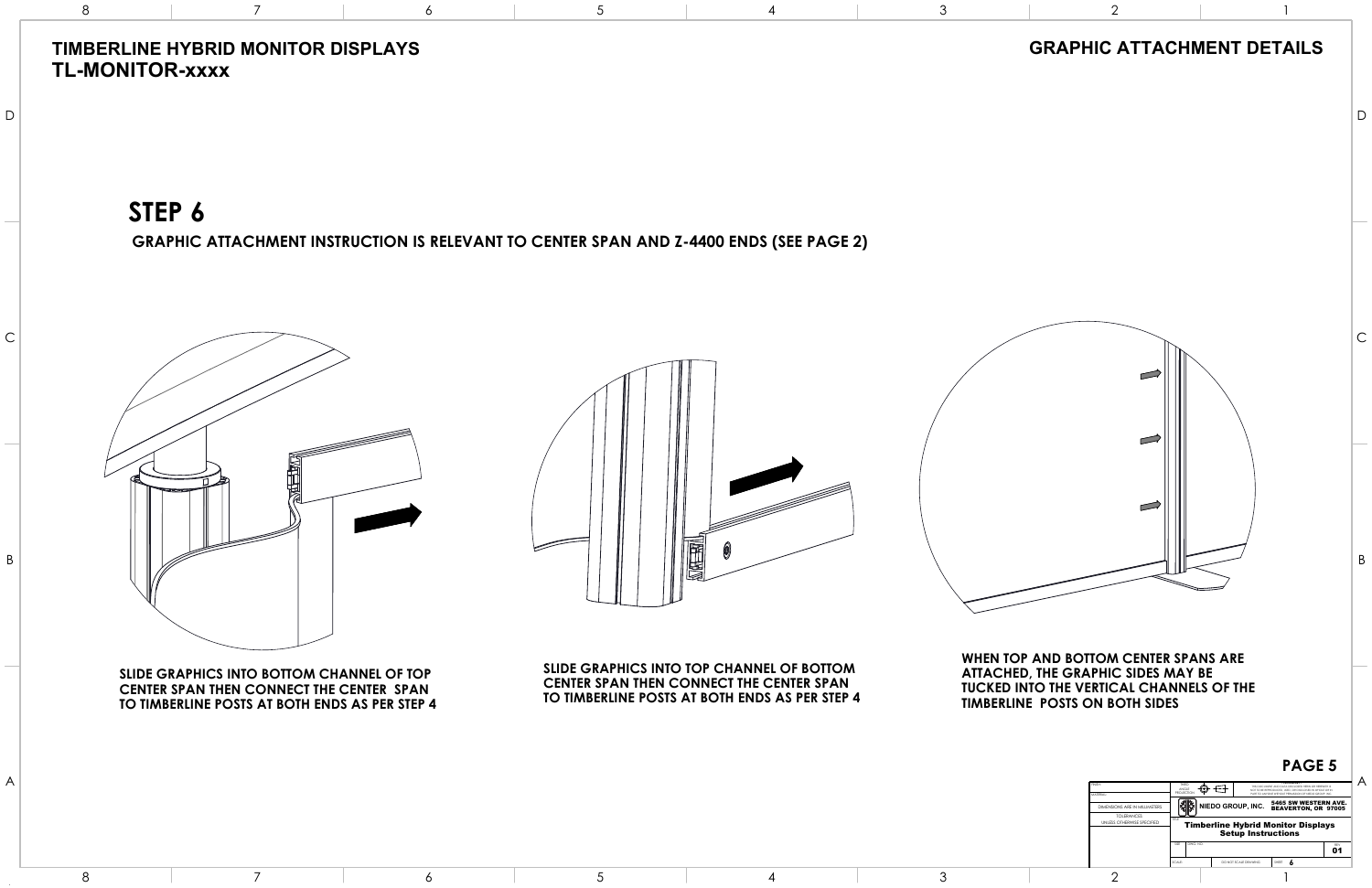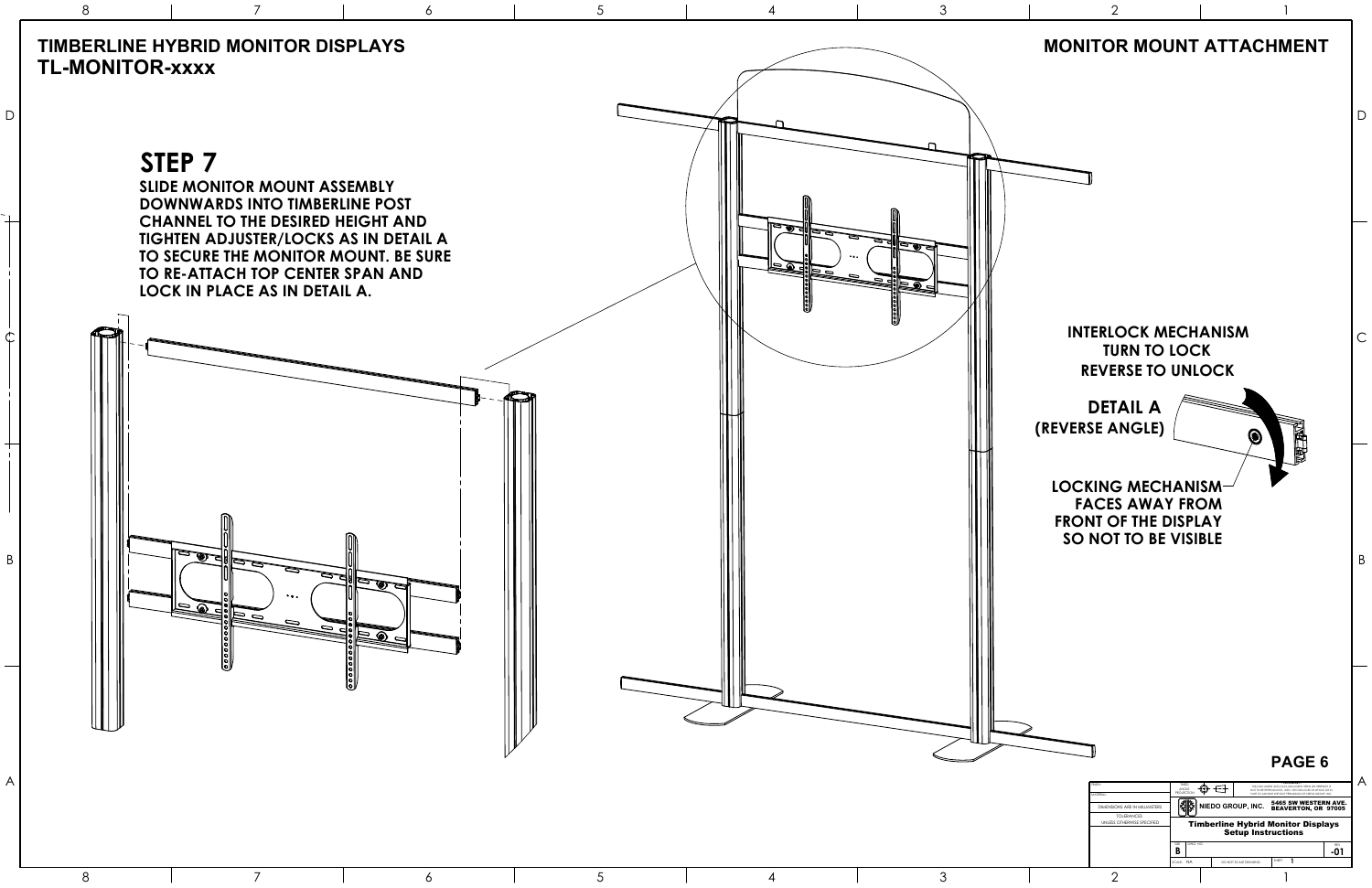|                                           |                                                                                                                                                                                                                                            |          |                   |                      |  |       | 1 AVL 7                                            |                  |  |
|-------------------------------------------|--------------------------------------------------------------------------------------------------------------------------------------------------------------------------------------------------------------------------------------------|----------|-------------------|----------------------|--|-------|----------------------------------------------------|------------------|--|
| <b>HAINE</b><br><b>AATERIAI-</b>          | . PROPRIFIARY .<br>THRD<br>THIS DOCTIMENT AND DATA DISCLOSED HERIN OR HEREWITH IS<br><b>ANGLE</b><br>NOT TO BE REPRODUCED. USED. OR DISCLOSED IN WHOLE OR IN<br><b>PROJECTION</b><br>PART TO ANYONE WITHOUT PERMISSION OF NEDO GROUP. INC. |          |                   |                      |  |       |                                                    |                  |  |
| DIMENSIONS ARE IN MILLIMETERS.            |                                                                                                                                                                                                                                            |          | NIEDO GROUP, INC. |                      |  |       | 5465 SW WESTERN AVE.<br><b>BEAVERTON, OR 97005</b> |                  |  |
| TOI FRANCES<br>UNLESS OTHERWISE SPECIFIED | TITLE.<br><b>Timberline Hybrid Monitor Displays</b><br><b>Setup Instructions</b>                                                                                                                                                           |          |                   |                      |  |       |                                                    |                  |  |
|                                           | SØF                                                                                                                                                                                                                                        | DWG, NO. |                   |                      |  |       |                                                    | <b>REV</b><br>01 |  |
|                                           | SCALE:                                                                                                                                                                                                                                     |          |                   | DO NOT SCALE DRAWING |  | SHEET |                                                    |                  |  |
|                                           |                                                                                                                                                                                                                                            |          |                   |                      |  |       |                                                    |                  |  |

8

7

6

5

4

3